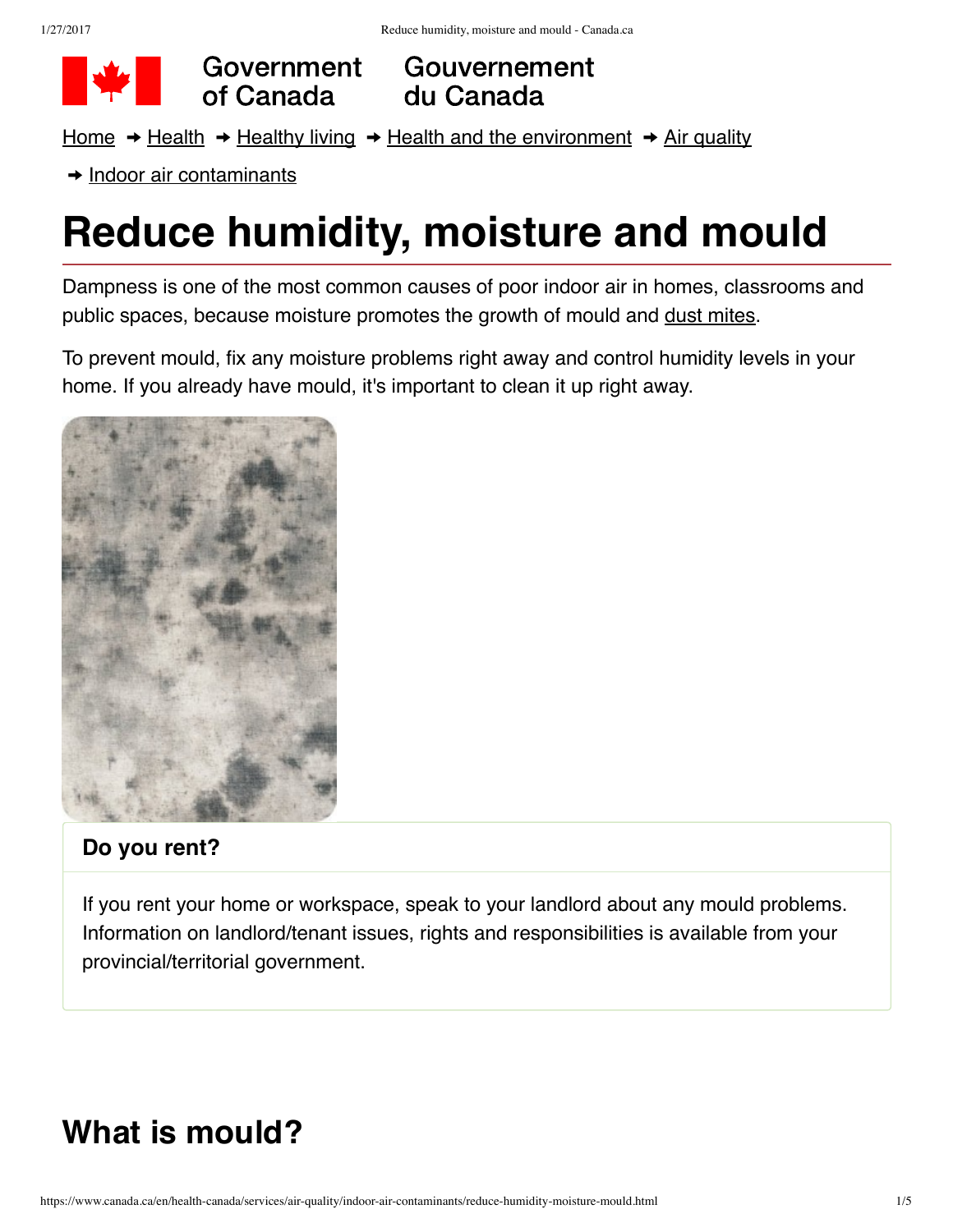Mould is the common word for any fungus that grows on food or damp building materials. It often looks like a stain and comes in a variety of colours. In some cases, however, mould may not be visible but may have a musty odour. If it is allowed to grow, mould can contribute to poor indoor air quality.

Mould can grow in damp or wet areas in your home caused by water leaks, flooding, or high humidity that can result from everyday activities like cooking or showering. It can grow on wood, paper, fabrics, drywall and insulation. It can hide inside walls or above ceiling tiles. When mould finds a damp place to grow, it can contribute to poor indoor air quality and health problems.

### **Health risks**

People living in homes with mould and damp conditions are more likely to have:

- eye, nose and throat irritation
- coughing and mucous (phlegm) build-up
- wheezing and shortness of breath
- worsening of asthma symptoms
- other allergic reactions

Some people are more vulnerable to the effects of mould than others. This may include children, seniors and people with medical conditions (like asthma and severe allergies). Since some people are more sensitive than others, there is no "safe" limit for mould.

Some airborne moulds can cause severe lung infections in people with very weakened immune systems (like those with leukemia or AIDS, or transplant recipients).

If you think that your health problems might be related to mould, talk to your doctor as soon as possible. [Remove](#page-2-0) any mould that already exists, and take steps to prevent it from [growing.](#page-2-1)

## **How do I know if I have a problem?**

- In most cases, there is no need to measure the actual concentration of mould in your indoor air, or to determine the specific species of mould. You just need to find the mould and fix the problem.
- Not all mould is obvious to find. It is important to check for mould anywhere that is damp, especially where water damage has happened.
- Inspect your home for visible signs of mould or areas with too much moisture. Look for stains or discolouration on floors, walls, window panes, fabrics and carpets. See if you smell a musty "earthy" odour. If needed, contact an expert for help.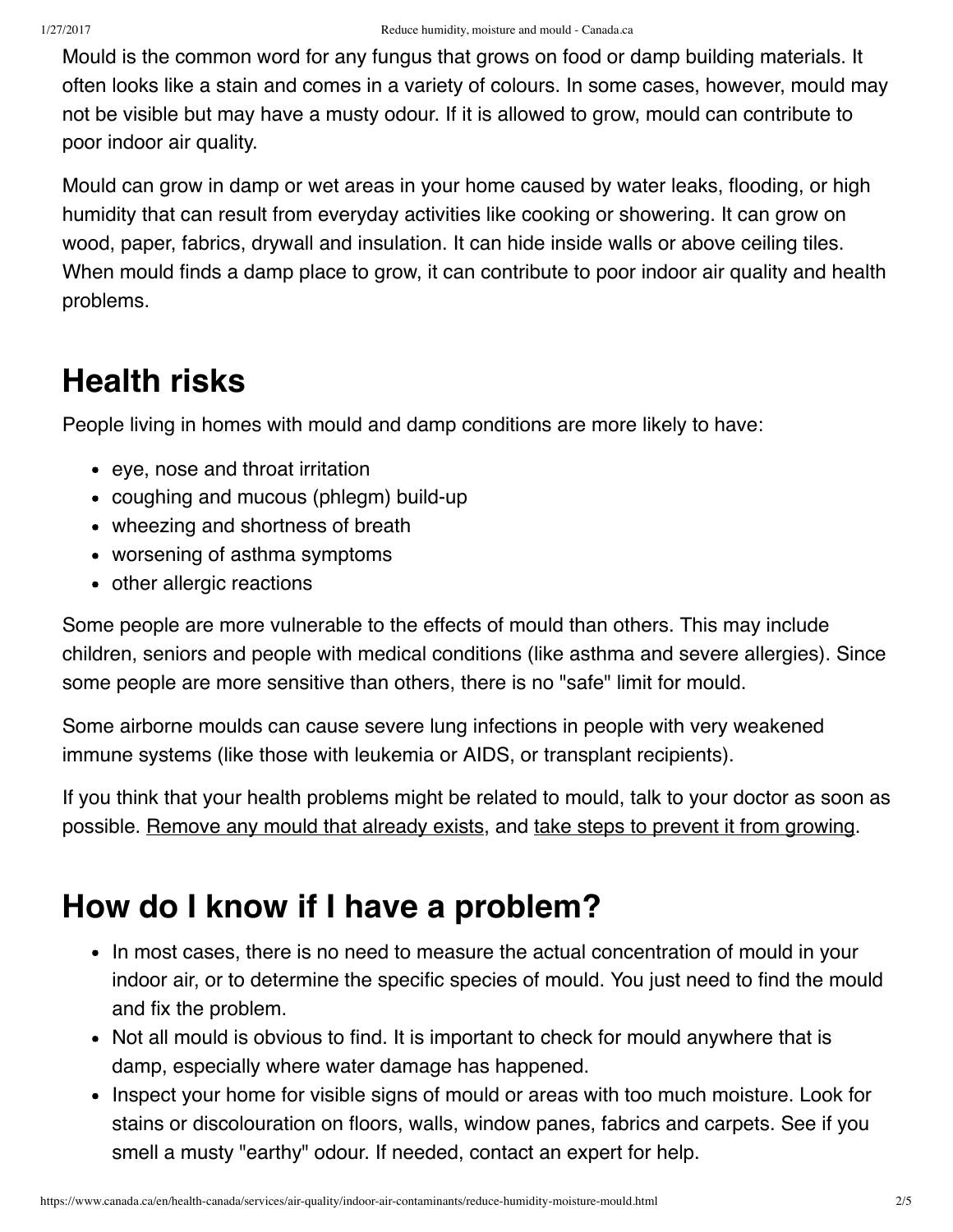#### <span id="page-2-1"></span>**How can I prevent mould?**

A major cause of poor indoor air quality is poor ventilation (that is, not enough exchange of air between the outside and inside). Common problem areas include kitchens, bathrooms and basements.

Prevent mould from growing by making sure you:

- **Look for damp spots in your house.** Check basements, closets, window sills, roofs, and around sinks, tubs and pipes.
- **Fix damp spots right away.** Repair any water leaks as soon as you notice them. Clean up [immediately](https://www.canada.ca/en/health-canada/services/publications/healthy-living/flood-cleanup-keep-mind-indoor-air-quality.html) after any flood.
- **Use fans.** Use kitchen and bathroom exhaust fans when cooking or showering. Let the fan run for a few minutes after you are done.
- **Vent outside.** Make sure your clothes dryer, stove, kitchen and bathroom fans all vent to the outdoors.
- **Seal tubs and sinks.** Make sure the seal is tight so water doesn't leak into the walls.
- **Throw out basement clutter.** Cardboard boxes and old clothes are great places for mould to grow.
- **Keep your home well [ventilated](https://www.canada.ca/en/health-canada/services/home-garden-safety/basics-protect-your-home-family.html#a1).** Open windows in dry weather or use fans as needed.
- **Reduce humidity.** Keep humidity low, about 50% in summer and 30% in colder weather. If needed, use a dehumidifier or air conditioner to reduce humidity levels. You can use a hygrometer (an inexpensive tool available at most hardware stores) to measure humidity.
- **Clean.** Regularly clean and disinfect anything that holds water, like humidifiers, dehumidifiers and air conditioners.

## <span id="page-2-0"></span>**How do I get rid of mould?**

You can generally clean small and moderate areas of mould by yourself. You should consider getting professional help with extensive mould growth.

The Canada Mortgage and Housing Corporation (CMHC) classifies the amount of mould as:

- **Small**, if there are 1 3 patches, each less than 1  $m<sup>2</sup>$  (square metres) (10 square feet) in size
- Moderate, if there more than 3 patches or if the patches are greater than 1 m<sup>2</sup> but less than 3 m<sup>2</sup> (32 square feet)
- **Extensive**, if the patch is larger than 3 m 2

#### **If the contaminated surface is small to moderate:**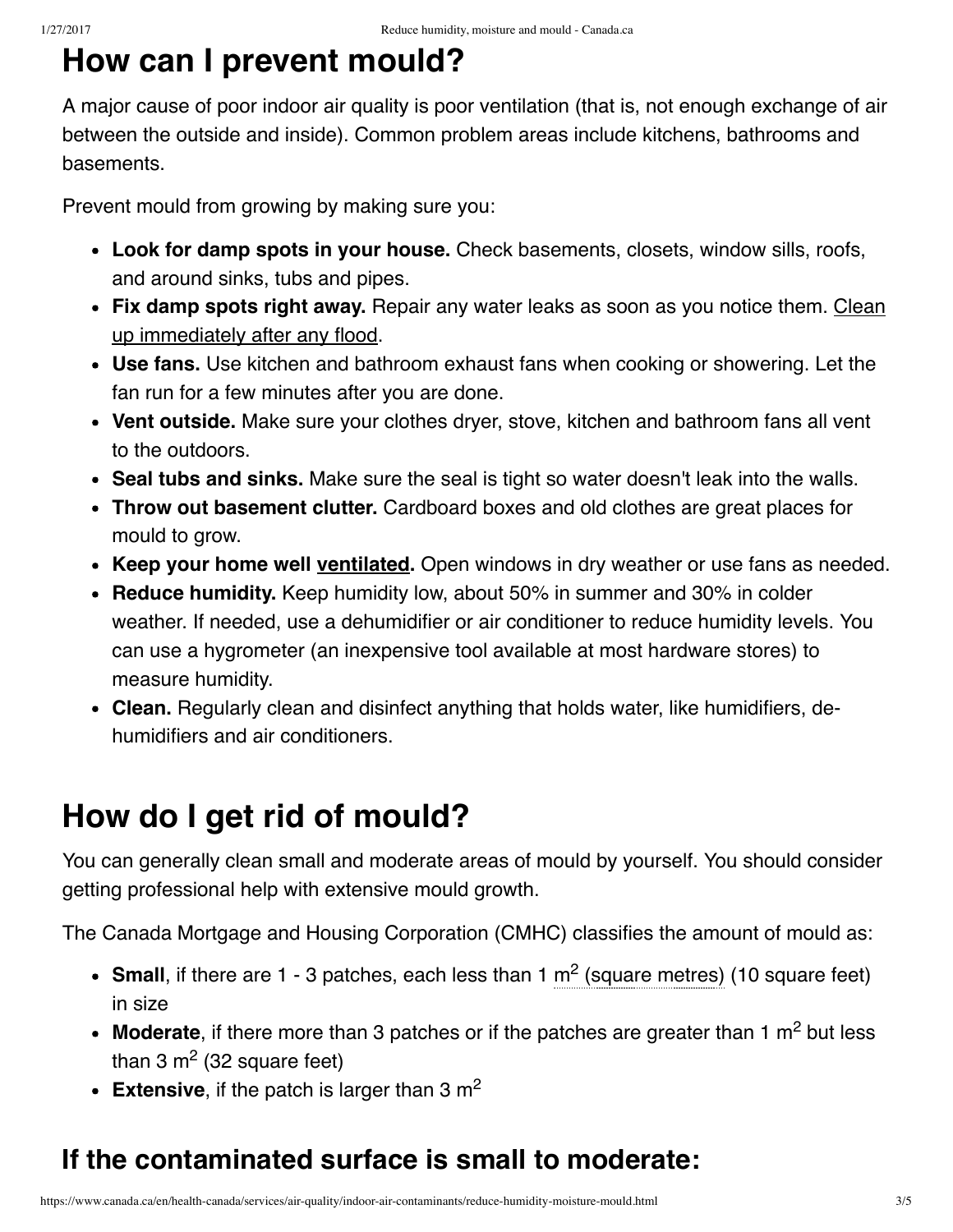- Wear safety glasses or goggles, a disposable dust mask, and rubber gloves.
- You may want to isolate the area by taping plastic sheeting to the walls and ceiling to prevent the spread of dust and mould particles.
- Vacuum the area with a HEPA vacuum cleaner before and after cleaning.
- Clean the mould by using water and dish detergent. There's no need to use bleach. When cleaning drywall, use a damp cloth so you don't make the drywall wet.
- Sensitive people should not be in the same room during the work and may want to leave the house until the mould is removed.

#### **If the affected area is large:**

- Take precautions to protect your health.
- Consider hiring a professional to clean it up, especially if there is a large amount of mould or if the mould keeps coming back after you clean it.
- A large amount of mould is often the result of a larger problem (like a leak in the foundation or a major flood), which you may need a professional help to fix.

Once clean-up is done, be sure to fix the underlying cause (water damage, too much humidity or not enough ventilation) to prevent more mould from growing again.

#### **For more information**

- Mould, [Dampness](http://www.hc-sc.gc.ca/ewh-semt/air/in/poll/mould-moisissure/index-eng.php) and Humidity
- [Mould](http://www.hc-sc.gc.ca/fniah-spnia/promotion/public-publique/home-maison/mould-moisissure-eng.php) and your health
- [Measuring](http://publications.gc.ca/collections/collection_2011/schl-cmhc/nh18-24/NH18-24-1-2009-eng.pdf) humidity in your home
- The [importance](http://publications.gc.ca/collections/Collection/NH18-24-17E.pdf) of bathroom and kitchen fans
- The [basics:](https://www.canada.ca/en/health-canada/services/home-garden-safety/basics-protect-your-home-family.html) protect your home and family
- [Virtual](http://www.healthycanadians.gc.ca/healthy-living-vie-saine/environment-environnement/home-maison/interactive-interactif-eng.php) house tour

#### **Date modified:**

2015-06-18